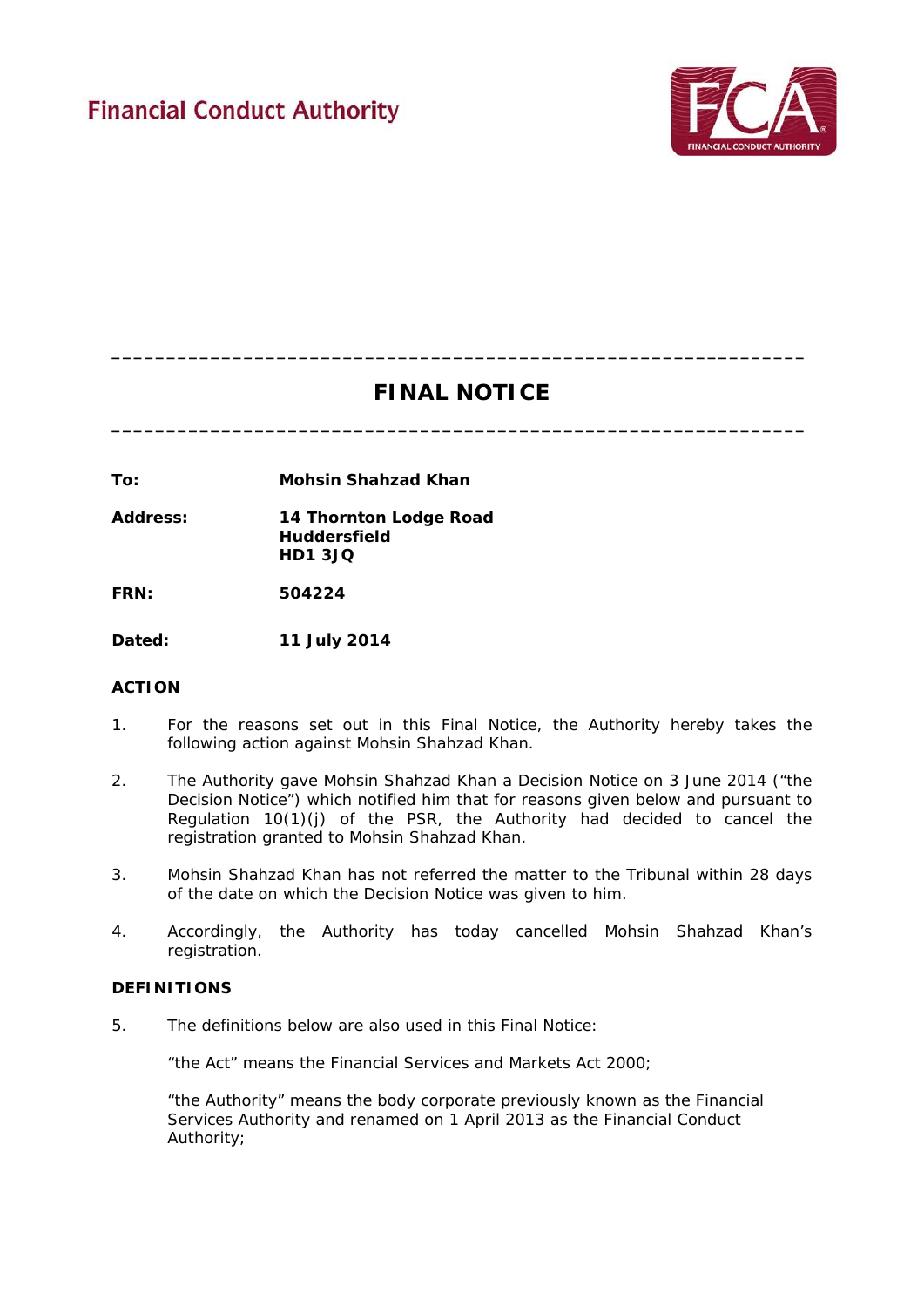"the Information" means the information specified in paragraphs 1, 7, 8 and 9 of Schedule 2 of the PSR, and which was required to be provided by Mohsin Shahzad Khan to the Authority under Regulation 125A(2) of the PSR;

"Mohsin Shahzad Khan's registration" means the registration granted by the Authority to Mohsin Shahzad Khan as a SPI under the PSR;

"the PSR" means the Payment Services Regulations 2009;

"SPI" means Small Payment Institution; and

"the Tribunal" means the Upper Tribunal (Tax and Chancery Chamber).

#### **REASONS FOR THE ACTION**

- 6. On the basis of the facts and matters and conclusions described in the Warning Notice issued to Mohsin Shahzad Khan dated 23 April 2014, and in the Decision Notice, the Authority has concluded that Mohsin Shahzad Khan, a SPI registered by the Authority to conduct payment services business under the PSR, has failed to submit material information to the Authority, despite repeated requests by the Authority that he does so. The Information which has not been submitted is material because it is specifically required to be provided by Mohsin Shahzad Khan under Regulation 125A(2) of the PSR to enable the Authority to assess whether Mohsin Shahzad Khan meets the 'fit and proper' requirements applicable to him (following amendments to the PSR on 1 October 2012).
- 7. As Mohsin Shahzad Khan has failed to comply with Regulation 125A(2), the Authority has cancelled his registration as a SPI, in accordance with Regulation 10(1)(j) of the PSR (as applied by Regulation 14).

#### **DECISION MAKER**

8. The decision which gave rise to the obligation to give this Final Notice was made by a Deputy Chairman of the Regulatory Decisions Committee.

#### **IMPORTANT**

9. This Final Notice is given to Mohsin Shahzad Khan in accordance with section 390(1) of the Act (as applied by paragraph 7(b) of Part 1 of Schedule 5 to the PSR).

# **Publicity**

- 10. Section 391(4), 391(6) and 391(7) of the Act (as applied by paragraph 7(c) of Part 1 of Schedule 5 of the PSR) apply to the publication of information about the matter to which this Final Notice relates. Under those provisions, the Authority must publish such information about the matter to which this Final Notice relates as the Authority considers appropriate. The information may be published in such manner as the Authority considers appropriate. However, the Authority may not publish information if such publication would, in the opinion of the Authority, be unfair to Mohsin Shahzad Khan or prejudicial to the interest of consumers.
- 11. The Authority intends to publish such information about the matter to which this Final Notice relates as it considers appropriate.